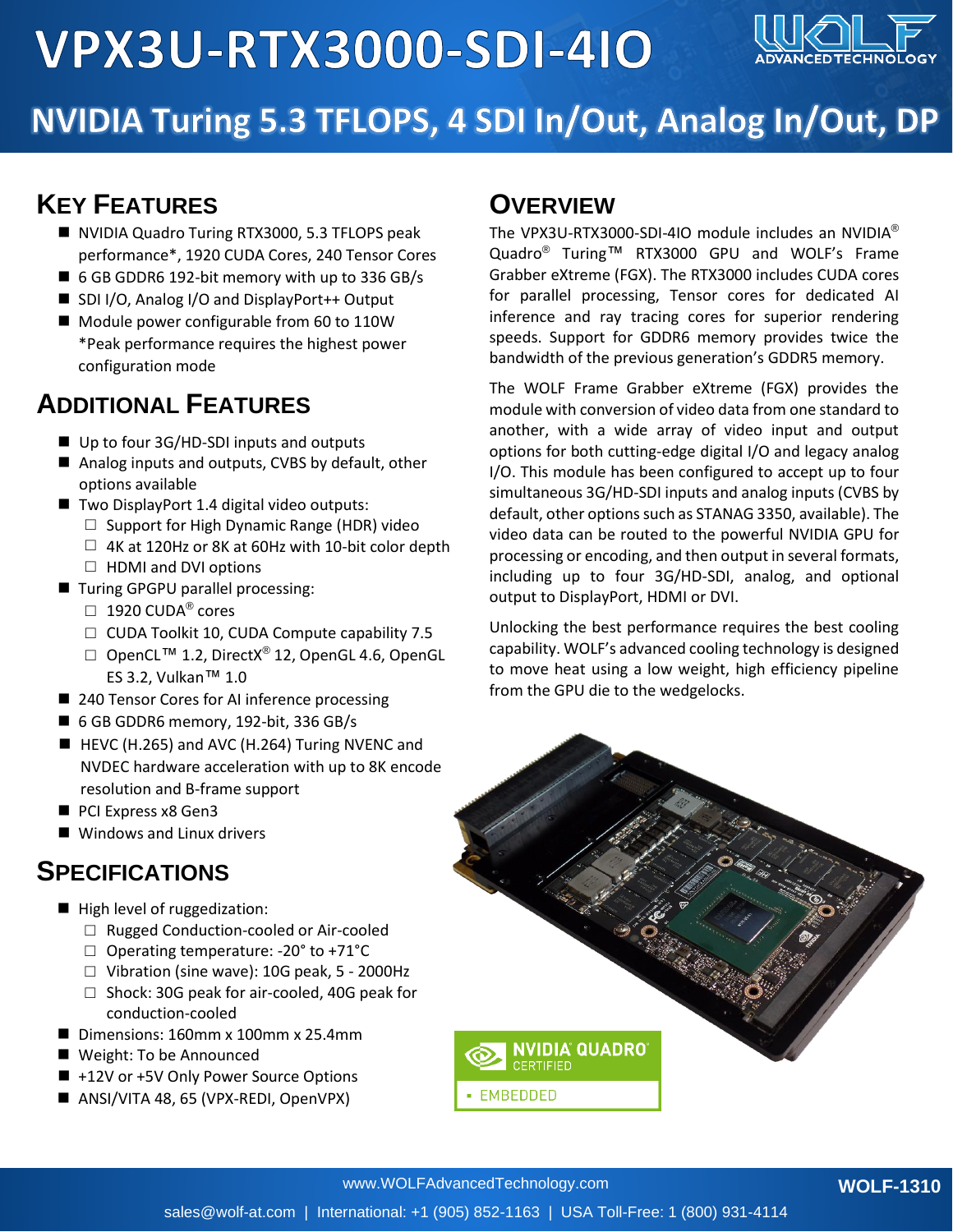

### **NVIDIA TURING STREAMING MULTIPROCESSOR (SM)**

The NVIDIA Turing architecture provides a 50% improvement in delivered performance per CUDA core compared to the Pascal generation. This is due to the new Turing Streaming Multiprocessor's independent integer datapath, allowing execution of concurrent integer and floating-point instructions, and the redesigned memory path which provides two times the bandwidth and more than two times the capacity for common workloads.

## **FAST GDDR6 MEMORY**

Getting data into and out of a high performance GPU requires fast graphics memory to ensure that the memory does not become a system bottleneck. In moving from GDDR5 to GDDR6 the number of data transfers per clock cycle doubled from two to four, and memory chips can be read in dual-channel modes rather than just single channel modes. The newer GDDR6 memory does all of this while also slightly reducing the memory's average power consumption compared to using GDDR5 memory.

NVIDIA also uses memory compression technology, especially data color compression for reducing the amount of graphical information that needs to be transmitted. With Turing and the GDDR6 memory the latest generation compression technology provides a 20 to 30% memory compression efficiency increase.

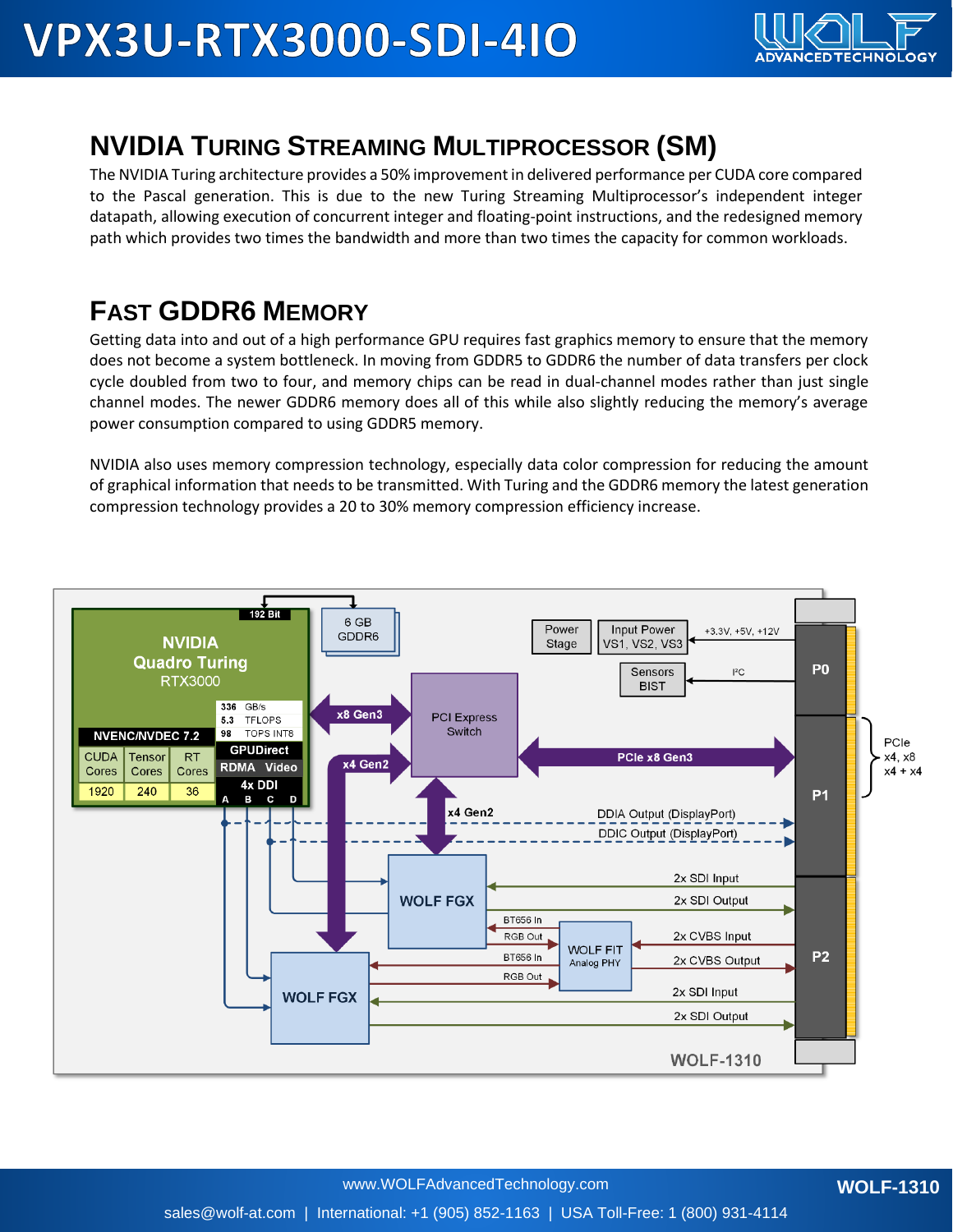

#### **NVIDIA TENSOR CORES FOR ARTIFICIAL INTELLIGENCE AND HPC**

Tensor Cores are designed to speed up the tensor / matrix computations used for deep learning neural network training and inferencing operations. Turing GPUs include a new version of the Tensor Core design that has been enhanced for inferencing. Turing Tensor Cores add new INT8 and INT4 precision modes for inferencing workloads that can tolerate quantization and don't require FP16 precision.

NVIDIA provides CUDA-X AI and CUDA-X HPC libraires which are specialized libraires built on top of CUDA. They have been designed to work with NVIDIA Tensor Core GPUs to provide the tools needed to accelerate development of applications for AI and HPC.

### **HARDWARE ACCELERATED VIDEO ENCODE / DECODE**

The RTX3000 chip includes the latest generation video encode/decode hardware acceleration engine (version 7.2). This adds support for HEVC (H.265) 8K encoding at 30 fps and B-Frame support. It also provides up to 25% bitrate savings for HEVC and up to 15% bitrate savings for AVC (H.264). Using the Turing encoding engine for video encoding provides an efficient, high quality method to achieve real time 8K and 4K encoding without burdening the system CPU.

As with previous versions of the encoding engine, NVENC supports CBR and VBR rate control, programmable intra-refresh for error resiliency, and a motion estimation (ME) only mode. The NVIDIA Video Codec SDK provides a complete set of APIs, samples and documentation for hardware accelerated video encode and decode on Windows and Linux.

#### **DESIGNED FOR SYSTEM INTEGRATION**

The VPX architecture is diverse, spanning custom backplanes, an ambiguous system specification and differing input and output methodologies. That is precisely why WOLF modules come with factory configuration options to solve virtually all system integration challenges.

This WOLF module has been designed to include a WOLF FGX to support additional video output protocols that are not native to the Turing GPU. Through MCOTS services, the number of outputs and the protocols used can be changed to meet the requirements of many different system architectures.

This module has been designed to support VPX REDI (VITA 48) and OpenVPX (VITA 65). For PCIe X8 upstream and X4 upstream / X4 downstream this module is compatible with the following OpenVPX slot profiles:

- SLT3-PAY-1D-14.2.6
- SLT3-PAY-2F-14.2.7
- SLT3-PAY- 1F4U-14.2.8
- SLT3-PAY-8U-14.2.9

This module or others from the same family can be modified to support other OpenVPX profiles. Please contact WOLF to discuss your system level requirements.